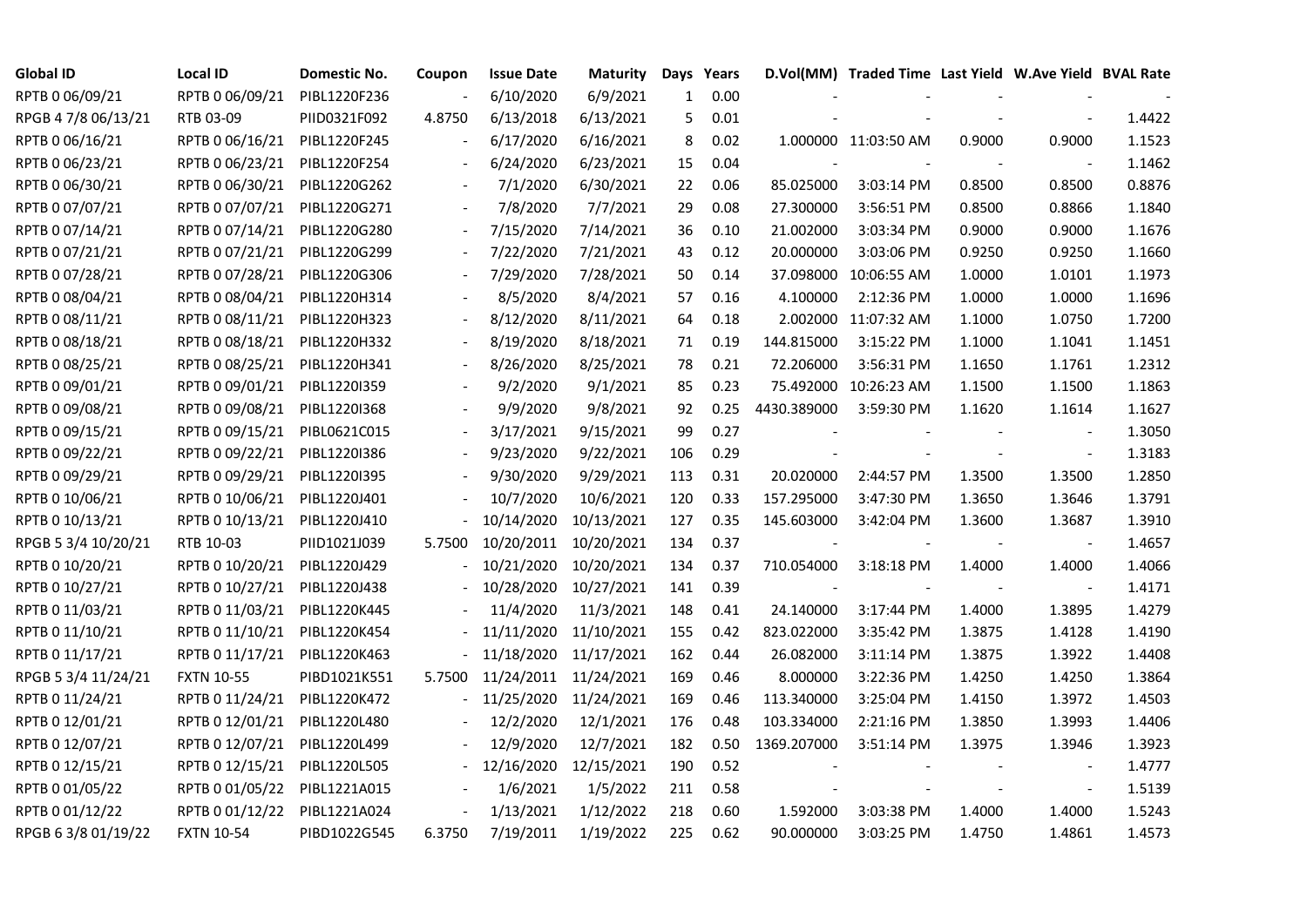| <b>Global ID</b>     | <b>Local ID</b>   | Domestic No. | Coupon                   | <b>Issue Date</b> | Maturity   |     | Days Years |             | D.Vol(MM) Traded Time Last Yield W.Ave Yield BVAL Rate |        |                          |        |
|----------------------|-------------------|--------------|--------------------------|-------------------|------------|-----|------------|-------------|--------------------------------------------------------|--------|--------------------------|--------|
| RPTB 0 01/19/22      | RPTB 0 01/19/22   | PIBL1221A033 | $\overline{\phantom{a}}$ | 1/20/2021         | 1/19/2022  | 225 | 0.62       |             | 1.000000 10:27:02 AM                                   | 1.4250 | 1.4250                   | 1.5257 |
| RPGB 4 01/26/22      | <b>FXTN 05-74</b> | PIBD0522A747 | 4.0000                   | 1/26/2017         | 1/26/2022  | 232 | 0.64       |             |                                                        |        |                          | 1.5062 |
| RPTB 0 01/26/22      | RPTB 0 01/26/22   | PIBL1221A042 | $\overline{\phantom{a}}$ | 1/27/2021         | 1/26/2022  | 232 | 0.64       |             | 1.000000 11:46:57 AM                                   | 1.4350 | 1.4350                   | 1.5280 |
| RPTB 0 02/02/22      | RPTB 0 02/02/22   | PIBL1221B050 | $\overline{\phantom{a}}$ | 2/3/2021          | 2/2/2022   | 239 | 0.65       |             |                                                        |        |                          | 1.6394 |
| RPTB 0 02/09/22      | RPTB 0 02/09/22   | PIBL1221B069 |                          | 2/10/2021         | 2/9/2022   | 246 | 0.67       | 10.563000   | 2:30:19 PM                                             | 1.5250 | 1.5250                   | 1.6262 |
| RPTB 0 02/16/22      | RPTB 0 02/16/22   | PIBL1221B078 | $\blacksquare$           | 2/17/2021         | 2/16/2022  | 253 | 0.69       |             |                                                        |        |                          | 1.5860 |
| RPTB 0 02/23/22      | RPTB 0 02/23/22   | PIBL1221B087 | $\blacksquare$           | 2/24/2021         | 2/23/2022  | 260 | 0.71       | 515.000000  | 3:59:39 PM                                             | 1.5500 | 1.5881                   | 1.5944 |
| RPTB 0 03/02/22      | RPTB 0 03/02/22   | PIBL1221C095 |                          | 3/3/2021          | 3/2/2022   | 267 | 0.73       |             |                                                        |        | $\overline{\phantom{a}}$ | 1.6247 |
| RPTB 0 03/09/22      | RPTB 0 03/09/22   | PIBL1221C102 | $\overline{\phantom{a}}$ | 3/10/2021         | 3/9/2022   | 274 | 0.75       |             |                                                        |        |                          | 1.6219 |
| RPGB 15 03/14/22     | <b>FXTN 20-02</b> | PIBD2022C021 | 15.0000                  | 3/14/2002         | 3/14/2022  | 279 | 0.76       |             |                                                        |        | $\overline{\phantom{a}}$ | 1.5917 |
| RPTB 0 03/16/22      | RPTB 0 03/16/22   | PIBL1221C111 | $\blacksquare$           | 3/17/2021         | 3/16/2022  | 281 | 0.77       |             |                                                        |        | $\overline{\phantom{a}}$ | 1.6310 |
| RPTB 0 03/23/22      | RPTB 0 03/23/22   | PIBL1221C120 | $\overline{\phantom{a}}$ | 3/24/2021         | 3/23/2022  | 288 | 0.79       |             |                                                        |        | $\blacksquare$           | 1.6254 |
| RPTB 0 03/30/22      | RPTB 0 03/30/22   | PIBL1221C139 |                          | 3/31/2021         | 3/30/2022  | 295 | 0.81       |             | 2.000000 11:17:00 AM                                   | 1.5350 | 1.5350                   | 1.6726 |
| RPTB 0 04/06/22      | RPTB 0 04/06/22   | PIBL1221D147 |                          | 4/7/2021          | 4/6/2022   | 302 | 0.83       |             |                                                        |        | $\blacksquare$           | 1.6978 |
| RPTB 0 04/13/22      | RPTB 0 04/13/22   | PIBL1221D156 |                          | 4/14/2021         | 4/13/2022  | 309 | 0.85       |             | 63.690000 11:12:39 AM                                  | 1.6050 | 1.6098                   | 1.6425 |
| RPTB 0 04/20/22      | RPTB 0 04/20/22   | PIBL1221D165 |                          | 4/21/2021         | 4/20/2022  | 316 | 0.87       |             |                                                        |        |                          | 1.7592 |
| RPTB 0 04/27/22      | RPTB 0 04/27/22   | PIBL1221D174 |                          | 4/28/2021         | 4/27/2022  | 323 | 0.88       |             |                                                        |        | $\overline{\phantom{a}}$ | 1.6662 |
| RPTB 0 05/04/22      | RPTB 0 05/04/22   | PIBL1221E182 |                          | 5/5/2021          | 5/4/2022   | 330 | 0.90       |             | 49.040000 11:46:33 AM                                  | 1.6000 | 1.6011                   | 1.7469 |
| RPTB 0 05/11/22      | RPTB 0 05/11/22   | PIBL1221E191 |                          | 5/12/2021         | 5/11/2022  | 337 | 0.92       |             | 41.990000 11:51:04 AM                                  | 1.6000 | 1.6000                   | 1.6447 |
| RPTB 0 05/18/22      | RPTB 0 05/18/22   | PIBL1221E208 |                          | 5/19/2021         | 5/18/2022  | 344 | 0.94       |             |                                                        |        | $\sim$                   | 1.6498 |
| RPTB 0 05/25/22      | RPTB 0 05/25/22   | PIBL1221E217 | $\blacksquare$           | 5/26/2021         | 5/25/2022  | 351 | 0.96       |             |                                                        |        | $\blacksquare$           | 1.6548 |
| RPTB 0 06/01/22      | RPTB 0 06/01/22   | PIBL1221F225 | $\overline{\phantom{a}}$ | 6/2/2021          | 6/1/2022   | 358 | 0.98       | 68.925000   | 3:17:39 PM                                             | 1.6250 | 1.6124                   | 1.6613 |
| RPTB 0 06/08/22      | RPTB 0 06/08/22   | PIBL1221F234 | $\frac{1}{2}$            | 6/9/2021          | 6/8/2022   | 365 | 1.00       | 3143.886000 | 3:47:42 PM                                             | 1.6250 | 1.6262                   | 1.6646 |
| RPGB 4 3/4 07/04/22  | <b>FXTN 03-24</b> | PIBD0322G247 | 4.7500                   | 7/4/2019          | 7/4/2022   | 391 | 1.07       |             | 18.940000 10:02:53 AM                                  | 1.7000 | 1.6816                   | 1.6806 |
| RPGB 4 7/8 08/02/22  | <b>FXTN 10-56</b> | PIBD1022H562 | 4.8750                   | 8/2/2012          | 8/2/2022   | 420 | 1.15       |             |                                                        |        | $\overline{\phantom{a}}$ | 1.7633 |
| RPGB 4 3/4 09/13/22  | <b>FXTN 10-57</b> | PIBD1022I570 | 4.7500                   | 9/13/2012         | 9/13/2022  | 462 | 1.27       |             |                                                        |        |                          | 1.8099 |
| RPGB 12 3/4 10/17/22 | <b>FXTN 20-03</b> | PIBD2022J033 | 12.7500                  | 10/17/2002        | 10/17/2022 | 496 | 1.36       |             |                                                        |        | $\blacksquare$           | 1.8478 |
| RPGB 4 5/8 12/04/22  | RTB 05-11         | PIID0522L114 | 4.6250                   | 12/4/2017         | 12/4/2022  | 544 | 1.49       | 12.600000   | 3:40:49 PM                                             | 2.0000 | 1.9532                   | 2.0255 |
| RPGB 4 12/06/22      | <b>FXTN 10-58</b> | PIBD1022L585 | 4.0000                   | 12/6/2012         | 12/6/2022  | 546 | 1.50       | 0.750000    | 2:47:20 PM                                             | 1.9500 | 1.9500                   | 1.8382 |
| RPGB 4 3/8 02/11/23  | RTB 03-10         | PIID0323B101 | 4.3750                   | 2/11/2020         | 2/11/2023  | 613 | 1.68       | 7.210000    | 3:27:03 PM                                             | 2.0000 | 1.9979                   | 2.0716 |
| RPGB 13 02/20/23     | <b>FXTN 20-04</b> | PIBD2023B048 | 13.0000                  | 2/20/2003         | 2/20/2023  | 622 | 1.70       |             |                                                        |        |                          | 1.9879 |
| RPGB 5 1/2 03/08/23  | <b>FXTN 05-75</b> | PIBD0523C752 | 5.5000                   | 3/8/2018          | 3/8/2023   | 638 | 1.75       | 50.500000   | 3:57:36 PM                                             | 2.0500 | 2.0505                   | 2.1013 |
| RPGB 3 1/2 04/21/23  | <b>FXTN 07-58</b> | PIBD0723D588 | 3.5000                   | 4/21/2016         | 4/21/2023  | 682 | 1.87       | 8.170000    | 2:30:09 PM                                             | 2.0750 | 2.0726                   | 2.0101 |
| RPGB 11 7/8 05/29/23 | <b>FXTN 20-05</b> | PIBD2023E054 | 11.8750                  | 5/29/2003         | 5/29/2023  | 720 | 1.97       | 0.310000    | 2:33:27 PM                                             | 2.0500 | 2.0500                   | 2.0969 |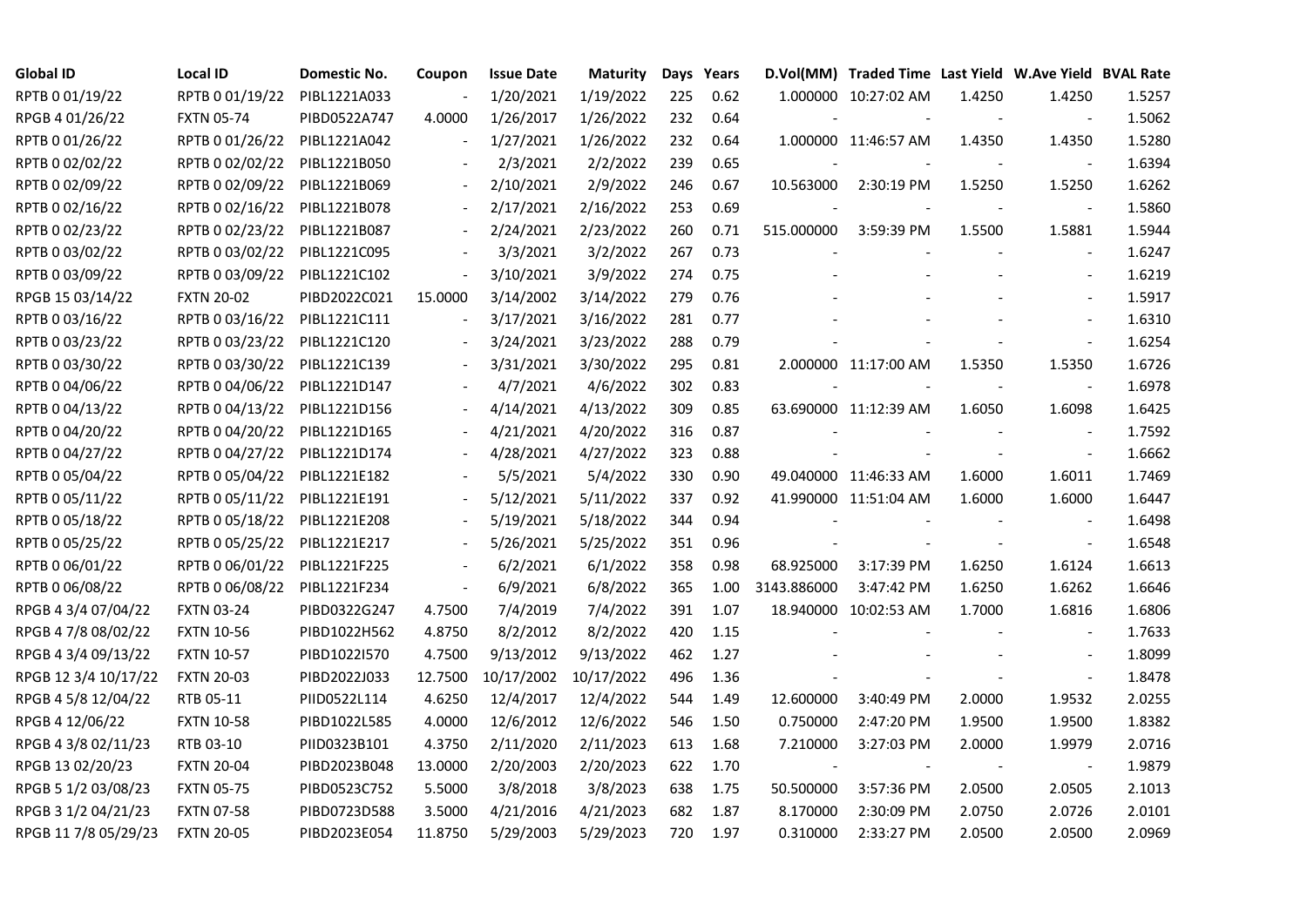| <b>Global ID</b>     | <b>Local ID</b>   | Domestic No. | Coupon  | <b>Issue Date</b> | <b>Maturity</b>  |     | Days Years |             | D.Vol(MM) Traded Time Last Yield W.Ave Yield BVAL Rate |                |                          |        |
|----------------------|-------------------|--------------|---------|-------------------|------------------|-----|------------|-------------|--------------------------------------------------------|----------------|--------------------------|--------|
| RPGB 3 1/4 08/15/23  | RTB 10-04         | PIID1023H046 | 3.2500  | 8/15/2013         | 8/15/2023        | 798 | 2.19       | 82.200000   | 3:02:01 PM                                             | 2.1000         | 2.1095                   | 2.1342 |
| RPGB 2 3/8 09/10/23  | <b>FXTN 03-25</b> | PIBD0323I252 | 2.3750  | 9/10/2020         | 9/10/2023        | 824 | 2.26       |             | 12.700000 11:09:57 AM                                  | 2.1000         | 2.1000                   | 2.1999 |
| RPGB 11 3/8 10/23/23 | <b>FXTN 20-06</b> | PIBD2023J068 | 11.3750 | 10/23/2003        | 10/23/2023       | 867 | 2.37       |             |                                                        |                | $\overline{\phantom{a}}$ | 2.2511 |
| RPGB 2 3/8 03/09/24  | RTB 03-11         | PIID0324C115 | 2.3750  | 3/9/2021          | 3/9/2024 1,005   |     | 2.75       | 2443.630000 | 3:58:35 PM                                             | 2.3665         | 2.3688                   | 2.3738 |
| RPGB 6 1/4 03/12/24  | RTB 05-12         | PIID0524C129 | 6.2500  | 3/12/2019         | 3/12/2024 1,008  |     | 2.76       | 5.400000    | 3:11:22 PM                                             | 2.3400         | 2.3446                   | 2.3468 |
| RPGB 4 1/2 04/20/24  | <b>FXTN 07-59</b> | PIBD0724D595 | 4.5000  | 4/20/2017         | 4/20/2024 1,047  |     | 2.87       | 5.500000    | 2:01:59 PM                                             | 2.4250         | 2.4250                   | 2.4490 |
| RPGB 12 3/8 06/03/24 | <b>FXTN 20-07</b> | PIBD2024F075 | 12.3750 | 6/3/2004          | 6/3/2024 1,091   |     | 2.99       |             |                                                        |                | $\blacksquare$           | 2.4269 |
| RPGB 12 7/8 08/05/24 | <b>FXTN 20-08</b> | PIBD2024H086 | 12.8750 | 8/5/2004          | 8/5/2024 1,154   |     | 3.16       |             |                                                        |                | $\overline{\phantom{a}}$ | 2.5278 |
| RPGB 4 1/8 08/20/24  | <b>FXTN 10-59</b> | PIBD1024H595 | 4.1250  | 8/20/2014         | 8/20/2024 1,169  |     | 3.20       |             |                                                        |                | $\overline{\phantom{a}}$ | 2.5523 |
| RPGB 4 1/4 10/17/24  | <b>FXTN 05-76</b> | PIBD0524J762 | 4.2500  | 10/17/2019        | 10/17/2024 1,227 |     | 3.36       |             | 649.766000 11:51:49 AM                                 | 2.5600         | 2.5802                   | 2.5828 |
| RPGB 13 3/4 11/11/24 | <b>FXTN 20-09</b> | PIBD2024K091 | 13.7500 | 11/11/2004        | 11/11/2024 1,252 |     | 3.43       |             |                                                        |                | $\sim$                   | 2.6221 |
| RPGB 5 3/4 04/12/25  | FXTN 07-61        | PIBD0725D618 | 5.7500  | 4/12/2018         | 4/12/2025 1,404  |     | 3.84       |             |                                                        |                | $\sim$                   | 2.8250 |
| RPGB 12 1/8 04/14/25 | <b>FXTN 20-10</b> | PIBD2025D103 | 12.1250 | 4/14/2005         | 4/14/2025 1,406  |     | 3.85       |             |                                                        |                | $\sim$                   | 2.7709 |
| RPGB 2 5/8 08/12/25  | RTB 05-13         | PIID0525H130 | 2.6250  | 8/12/2020         | 8/12/2025 1,526  |     | 4.18       | 1770.000000 | 3:28:38 PM                                             | 2.7000         | 2.6994                   | 2.7026 |
| RPGB 3 5/8 09/09/25  | <b>FXTN 10-60</b> | PIBD10251608 | 3.6250  | 9/9/2015          | 9/9/2025 1,554   |     | 4.26       |             |                                                        |                | $\blacksquare$           | 2.8246 |
| RPGB 12 1/8 10/20/25 | <b>FXTN 20-11</b> | PIBD2025J116 | 12.1250 | 10/20/2005        | 10/20/2025 1,595 |     | 4.37       |             |                                                        |                |                          | 2.9440 |
| RPGB 18 1/4 11/29/25 | <b>FXTN 25-01</b> | PIBD2525K015 | 18.2500 | 11/29/2000        | 11/29/2025 1,635 |     | 4.48       |             |                                                        |                | $\overline{a}$           | 2.9799 |
| RPGB 10 1/4 01/19/26 | <b>FXTN 20-12</b> | PIBD2026A122 | 10.2500 | 1/19/2006         | 1/19/2026 1,686  |     | 4.62       |             |                                                        |                | $\overline{\phantom{a}}$ | 3.0257 |
| RPGB 6 1/4 02/14/26  | <b>FXTN 07-62</b> | PIBD0726B627 | 6.2500  | 2/14/2019         | 2/14/2026 1,712  |     | 4.69       |             | 65.000000 11:41:12 AM                                  | 3.1100         | 3.1100                   | 3.1182 |
| RPGB 3 3/8 04/08/26  | <b>FXTN 05-77</b> | PIBD0526D772 | 3.3750  | 4/8/2021          | 4/8/2026 1,765   |     | 4.83       | 2882.180000 | 3:56:01 PM                                             | 3.1450         | 3.1576                   | 3.1494 |
| RPGB 3 1/2 09/20/26  | RTB 10-05         | PIID1026I057 | 3.5000  | 9/20/2016         | 9/20/2026 1,930  |     | 5.28       |             | 5.000000 11:18:10 AM                                   | 3.3700         | 3.3700                   | 3.2387 |
| RPGB 6 1/4 10/20/26  | RTB 15-01         | PIID1526J019 | 6.2500  | 10/20/2011        | 10/20/2026 1,960 |     | 5.37       | 1.000000    | 2:07:15 PM                                             | 3.5500         | 3.5500                   | 3.3073 |
| RPGB 8 12/07/26      | <b>FXTN 20-13</b> | PIBD2026L139 | 8.0000  | 12/7/2006         | 12/7/2026 2,008  |     | 5.50       |             | 25.000000 11:38:32 AM                                  | 3.3750         | 3.3750                   | 3.3820 |
| RPGB 5 3/8 03/01/27  | RTB 15-02         | PIID1527C023 | 5.3750  | 3/1/2012          | 3/1/2027 2,092   |     | 5.73       |             |                                                        |                |                          | 3.3543 |
| RPGB 4 3/4 05/04/27  | <b>FXTN 10-61</b> | PIBD1027E617 | 4.7500  | 5/4/2017          | 5/4/2027 2,156   |     | 5.90       | 194.180000  | 3:58:45 PM                                             | 3.4595         | 3.4535                   | 3.4600 |
| RPGB 8 5/8 09/06/27  | <b>FXTN 20-14</b> | PIBD2027I140 | 8.6250  | 9/6/2007          | 9/6/2027 2,281   |     | 6.25       |             |                                                        |                | $\blacksquare$           | 3.4816 |
| RPGB 6 1/4 03/22/28  | <b>FXTN 10-63</b> | PIBD1028C635 | 6.2500  | 3/22/2018         | 3/22/2028 2,479  |     | 6.79       |             | 500.000000 10:15:22 AM                                 | 3.6850         | 3.6850                   | 3.6923 |
| RPGB 3 5/8 04/22/28  | <b>FXTN 07-64</b> | PIBD0728D649 | 3.6250  | 4/22/2021         | 4/22/2028 2,510  |     | 6.87       | 2270.876000 | 3:59:37 PM                                             | 3.6140         | 3.6602                   | 3.6445 |
| RPGB 9 1/2 12/04/28  | <b>FXTN 20-15</b> | PIBD2028L151 | 9.5000  | 12/4/2008         | 12/4/2028 2,736  |     | 7.49       |             |                                                        |                | $\overline{\phantom{a}}$ | 3.7127 |
| RPGB 67/8 01/10/29   | <b>FXTN 10-64</b> | PIBD1029A644 | 6.8750  | 1/10/2019         | 1/10/2029 2,773  |     | 7.59       | 300.030000  | 3:55:22 PM                                             | 3.7500         | 3.7400                   | 3.7521 |
| RPGB 8 3/4 05/27/30  | <b>FXTN 20-16</b> | PIBD2030E166 | 8.7500  | 5/27/2010         | 5/27/2030 3,275  |     | 8.97       |             |                                                        |                | $\blacksquare$           | 3.8850 |
| RPGB 2 7/8 07/09/30  | <b>FXTN 10-65</b> | PIBD1030G655 | 2.8750  | 7/9/2020          | 7/9/2030 3,318   |     | 9.08       |             | 120.000000 11:47:57 AM                                 | 3.7850         | 3.7817                   | 3.8100 |
| RPGB 12 1/2 07/28/30 | <b>FXTN 25-02</b> | PIBD2530G029 | 12.5000 | 7/28/2005         | 7/28/2030 3,337  |     | 9.14       |             |                                                        |                |                          | 3.8970 |
| RPGB 11 1/4 01/26/31 | <b>FXTN 25-03</b> | PIBD2531A032 | 11.2500 | 1/26/2006         | 1/26/2031 3,519  |     | 9.64       |             |                                                        | $\blacksquare$ | $\frac{1}{2}$            | 3.9411 |